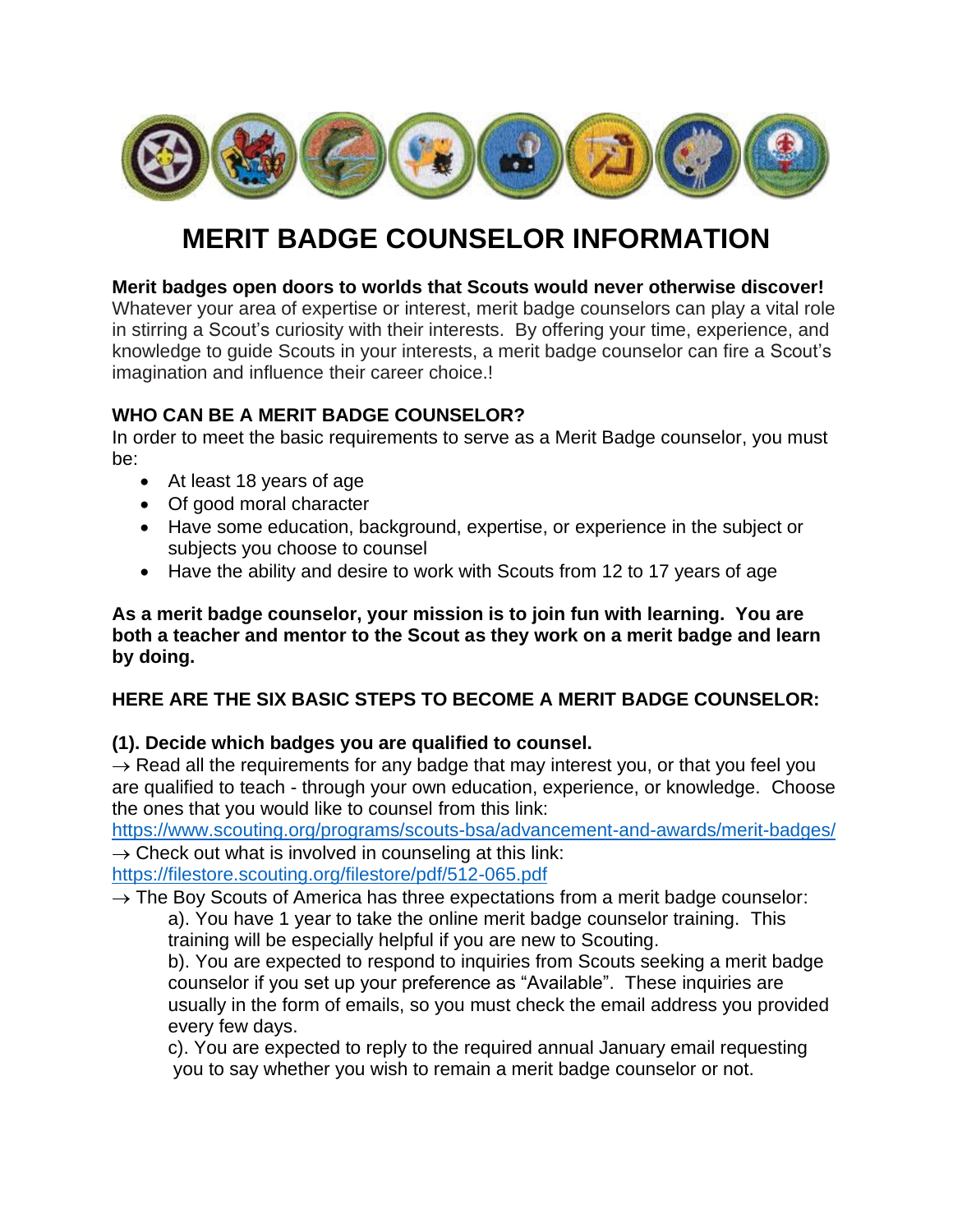#### **(2). Complete and sign an Adult Application to register with your district. Please use Position Code as #42, Merit Badge Counselor.**

 $\rightarrow$  There is NO charge for counselors, and the form is found at this link: [https://filestore.scouting.org/filestore/pdf/524-](https://filestore.scouting.org/filestore/pdf/524-501.pdf?_gl=1*1fcddfy*_ga*MTYxMzgyNzk0Ny4xNjQ1NzE0ODE4*_ga_20G0JHESG4*MTY0NTcxNDgxNy4xLjEuMTY0NTcxNTkzMC41)

501.pdf? ql=1\*1fcddfy\*\_qa\*MTYxMzqyNzk0Ny4xNjQ1NzE0ODE4\*\_qa\_20G0JHESG4\* [MTY0NTcxNDgxNy4xLjEuMTY0NTcxNTkzMC41](https://filestore.scouting.org/filestore/pdf/524-501.pdf?_gl=1*1fcddfy*_ga*MTYxMzgyNzk0Ny4xNjQ1NzE0ODE4*_ga_20G0JHESG4*MTY0NTcxNDgxNy4xLjEuMTY0NTcxNTkzMC41)

 $\rightarrow$  This application is available from your troop or Council office and needs only your signature on both the application and the Disclosure/Authorization Form.

# **(3). Complete the BSA Youth Protection Training from this link:**

<https://www.scouting.org/training/youth-protection/>

 $\rightarrow$  The Boy Scouts of America seeks to create a safe environment for young people and adult leaders to enjoy the program and related activities. BSA Youth Protection Training helps preserve that environment.

 $\rightarrow$  After completing the training, be sure to print a copy in Adobe. PDF format of your BSA Youth Protection Training completion certificate - to create an electronic copy for your use.  $\rightarrow$  You must have completed Youth Protection training within the past two years at the time of application.

 $\rightarrow$  For creating an account in my scouting org and taking YPT training see this link" <https://www.youtube.com/watch?v=64ZtPfOC71M>

# **(4). If you reside in Pennsylvania you will need the Act 153 clearances:**

a). The PA State Police clearance (good for five years)

b). PA Department of Human Services Clearance (good for five years)

c). Either Act 114 fingerprints (if you have not lived in PA for 10 years)

OR the "Disclosure Statement Application for Volunteers" (both good for 5 years).

 $\rightarrow$  These three clearances can be obtained through the Five Rivers Council website link:

[https://fiveriversbsa.org/youth-protection/pennsylvania-act-153-background-checks](https://fiveriversbsa.org/youth-protection/pennsylvania-act-153-background-checks-information/)[information/](https://fiveriversbsa.org/youth-protection/pennsylvania-act-153-background-checks-information/)

 $\rightarrow$  The (4)(c) Disclosure statement can be found at the link below:

[https://www.dhs.pa.gov/KeepKidsSafe/Resources/Documents/Disclosure%20Statement](https://www.dhs.pa.gov/KeepKidsSafe/Resources/Documents/Disclosure%20Statement%20for%20Volunteers.pdf) [%20for%20Volunteers.pdf](https://www.dhs.pa.gov/KeepKidsSafe/Resources/Documents/Disclosure%20Statement%20for%20Volunteers.pdf)

## **(5). Complete/sign the BSA Merit Badge Counselor Information Form at this link:** <https://filestore.scouting.org/filestore/pdf/34405.pdF>

 $\rightarrow$  You may request up to 12 merit badges with no more than 3 Eagle-required. (The spirit of the program is to expose the Scout to a wide circle of adults to help broaden their perspectives).

 $\rightarrow$  Please justify on the form why you are qualified to counsel these badges in order to be approved by the Council. You can choose which Scouts you wish to counsel on the form but will later need to do this again through your Scoutbook merit badge counselor account.

 $\rightarrow$  There are specific requirements for counselors who desire to counsel merit badges for shooting sports (Archery, Rifle Shooting, Shotgun Shooting), waterfront sports